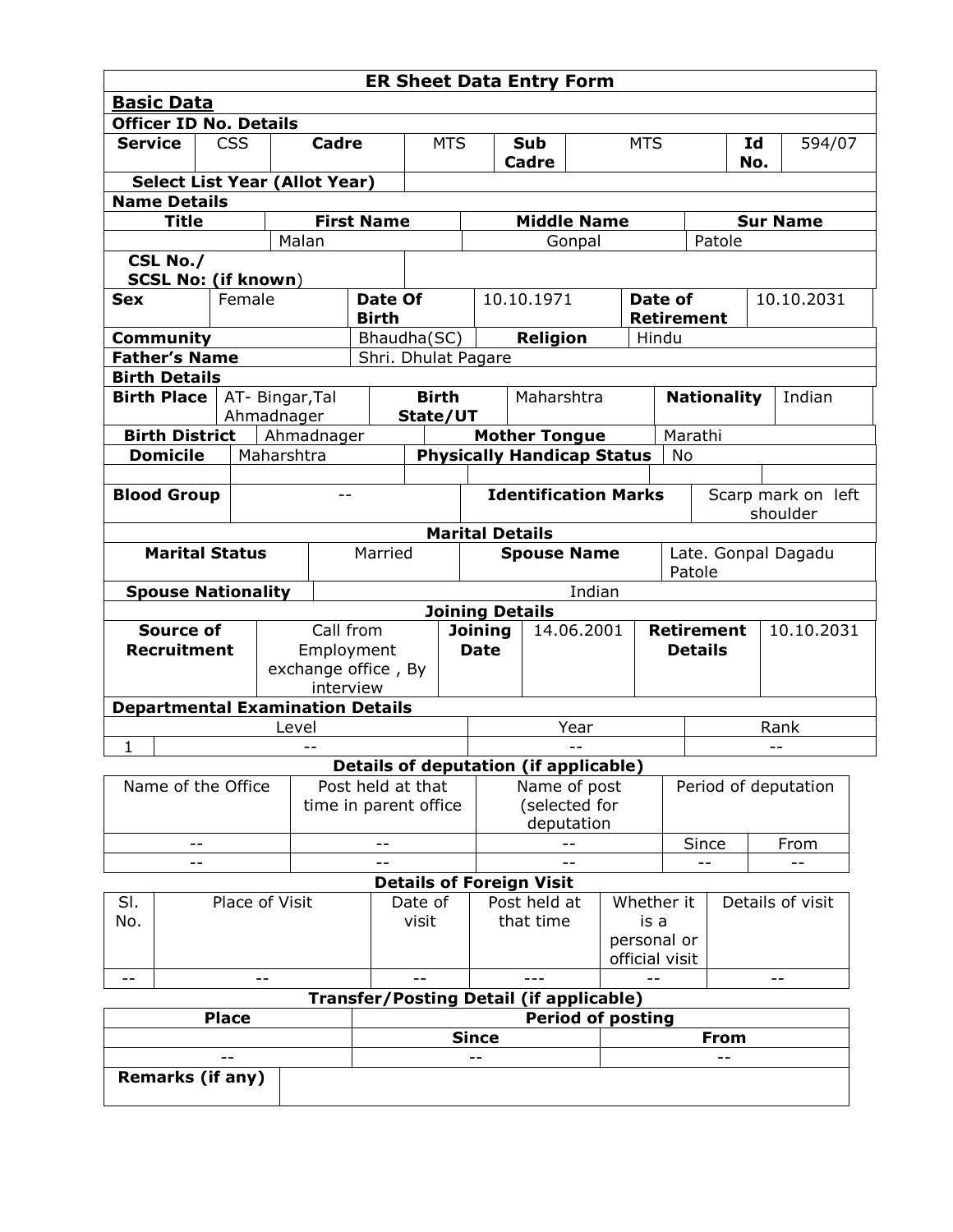|                                                                                                           | Language known                                                |                    |                           |                      |                                          |                   |                            |                                            |                  |                     |  |  |  |
|-----------------------------------------------------------------------------------------------------------|---------------------------------------------------------------|--------------------|---------------------------|----------------------|------------------------------------------|-------------------|----------------------------|--------------------------------------------|------------------|---------------------|--|--|--|
|                                                                                                           |                                                               |                    |                           |                      |                                          | <b>Read</b>       |                            | <b>Write</b>                               |                  | <b>Speak</b>        |  |  |  |
| <b>Known</b>                                                                                              | <b>Indian Languages</b>                                       |                    |                           |                      |                                          |                   |                            |                                            |                  |                     |  |  |  |
|                                                                                                           | 1                                                             |                    |                           | Marathi              |                                          |                   | $\checkmark$               | √                                          |                  |                     |  |  |  |
| $\overline{2}$                                                                                            |                                                               |                    |                           | Hindi                |                                          |                   | $\sqrt{}$                  |                                            |                  |                     |  |  |  |
| Foreign<br><b>Languages</b>                                                                               |                                                               |                    |                           |                      |                                          |                   |                            |                                            |                  |                     |  |  |  |
|                                                                                                           |                                                               | 1                  |                           |                      |                                          |                   |                            |                                            |                  |                     |  |  |  |
|                                                                                                           |                                                               | $\overline{2}$     |                           | $-$                  |                                          | $-$               |                            | $=$ $-$                                    |                  |                     |  |  |  |
| Qualification (Use extra photocopy sheets for multi qualifications, experience, training, awards details) |                                                               |                    |                           |                      |                                          |                   |                            |                                            |                  |                     |  |  |  |
|                                                                                                           | Qualification                                                 |                    |                           |                      | <b>Discipline</b>                        |                   |                            | <b>Specialization 1</b>                    |                  |                     |  |  |  |
|                                                                                                           | 8 th class passed                                             |                    |                           |                      |                                          |                   |                            |                                            |                  |                     |  |  |  |
|                                                                                                           | Year                                                          |                    | <b>Division</b>           |                      |                                          |                   | <b>CGPA</b>                |                                            | Specialization 2 |                     |  |  |  |
|                                                                                                           |                                                               |                    |                           |                      |                                          |                   |                            |                                            |                  |                     |  |  |  |
|                                                                                                           |                                                               |                    |                           |                      |                                          |                   |                            |                                            |                  |                     |  |  |  |
| <b>Experience</b><br><b>Type of Posting</b>                                                               |                                                               |                    |                           |                      |                                          |                   |                            |                                            |                  |                     |  |  |  |
|                                                                                                           |                                                               |                    | Central Government        |                      |                                          |                   |                            | Level<br>Class III                         |                  |                     |  |  |  |
|                                                                                                           |                                                               | <b>Designation</b> |                           |                      |                                          |                   |                            | <b>Present Position</b>                    |                  |                     |  |  |  |
|                                                                                                           |                                                               | <b>MTS</b>         |                           |                      |                                          |                   |                            | <b>MTS</b>                                 |                  |                     |  |  |  |
|                                                                                                           |                                                               | Ministry           |                           |                      |                                          | <b>Department</b> |                            |                                            |                  |                     |  |  |  |
|                                                                                                           |                                                               |                    |                           |                      | Central Water and Power Research station |                   |                            |                                            |                  |                     |  |  |  |
| Ministry of water resource, River<br>development and Ganga rejuvenation                                   |                                                               |                    |                           |                      |                                          |                   |                            |                                            |                  |                     |  |  |  |
|                                                                                                           |                                                               | <b>Office</b>      |                           |                      |                                          |                   |                            | <b>Place</b>                               |                  |                     |  |  |  |
|                                                                                                           | Central Water and Power Research station<br>Khandkwasla, Pune |                    |                           |                      |                                          |                   |                            |                                            |                  |                     |  |  |  |
|                                                                                                           |                                                               |                    | <b>Experience Subject</b> |                      |                                          |                   |                            | <b>Period of Posting</b>                   |                  |                     |  |  |  |
|                                                                                                           | <b>Major</b>                                                  |                    |                           | <b>Minor</b>         |                                          |                   |                            | To<br><b>From</b>                          |                  |                     |  |  |  |
|                                                                                                           |                                                               |                    |                           |                      |                                          |                   |                            |                                            |                  |                     |  |  |  |
| Note:-Refer the Annexure to fill above Major, Minor Subjects and below given training subject             |                                                               |                    |                           |                      |                                          |                   |                            |                                            |                  |                     |  |  |  |
| <b>Training</b>                                                                                           |                                                               |                    |                           |                      |                                          |                   |                            |                                            |                  |                     |  |  |  |
|                                                                                                           | Training Year                                                 |                    |                           | <b>Training Name</b> |                                          |                   |                            | <b>Training Subject</b>                    |                  |                     |  |  |  |
| $-$                                                                                                       |                                                               |                    |                           | --                   |                                          |                   |                            |                                            |                  |                     |  |  |  |
|                                                                                                           |                                                               |                    |                           |                      |                                          |                   | <b>Field Visit Country</b> | <b>Field Visit Place (within</b><br>India) |                  |                     |  |  |  |
|                                                                                                           |                                                               |                    |                           |                      |                                          |                   |                            |                                            |                  |                     |  |  |  |
|                                                                                                           | <b>Sponsoring</b><br><b>Authority</b>                         |                    |                           |                      | <b>Period of Training</b>                | <b>Duration</b>   |                            |                                            |                  | <b>Result</b>       |  |  |  |
|                                                                                                           |                                                               |                    | <b>From</b>               |                      | To                                       |                   | in Weeks)                  |                                            | Qualified        |                     |  |  |  |
|                                                                                                           |                                                               |                    |                           |                      |                                          |                   |                            | Not Qualified                              |                  |                     |  |  |  |
|                                                                                                           |                                                               |                    |                           |                      | <b>Awards/Publications</b>               |                   |                            |                                            |                  |                     |  |  |  |
|                                                                                                           |                                                               |                    |                           |                      |                                          |                   |                            |                                            |                  | Journal/proceeding/ |  |  |  |
| Year                                                                                                      | <b>Title of Paper</b>                                         |                    |                           |                      |                                          |                   | conference                 |                                            |                  |                     |  |  |  |
|                                                                                                           |                                                               |                    |                           |                      |                                          |                   |                            |                                            |                  |                     |  |  |  |
|                                                                                                           |                                                               |                    |                           |                      |                                          |                   |                            |                                            |                  |                     |  |  |  |